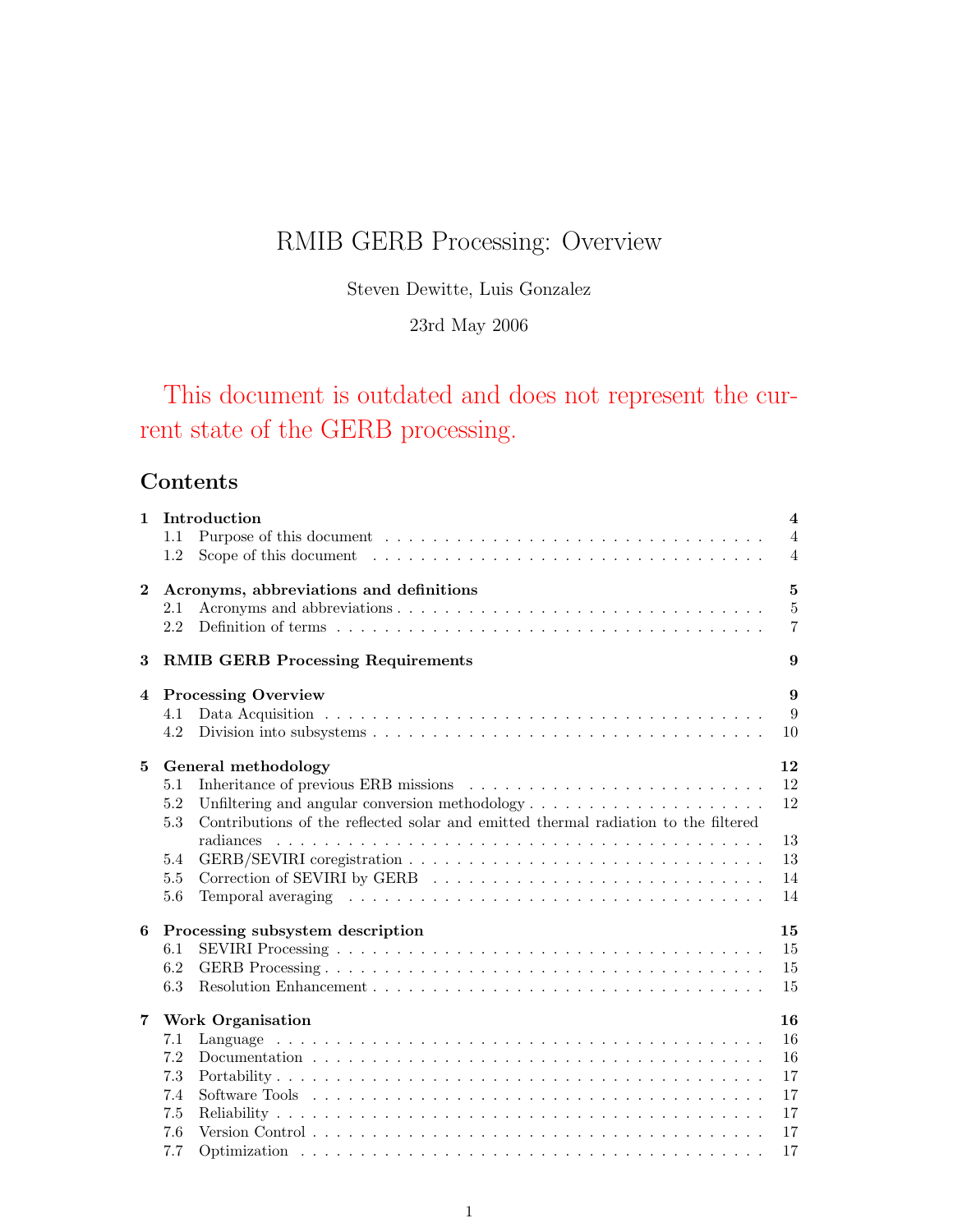| Royal Meteorological Institute |        | MSG-RMIB-GE-TN-0004 |
|--------------------------------|--------|---------------------|
| of Belgium                     | '≑ER R | Version 1.1         |
|                                |        |                     |
|                                |        |                     |
|                                |        |                     |
|                                |        |                     |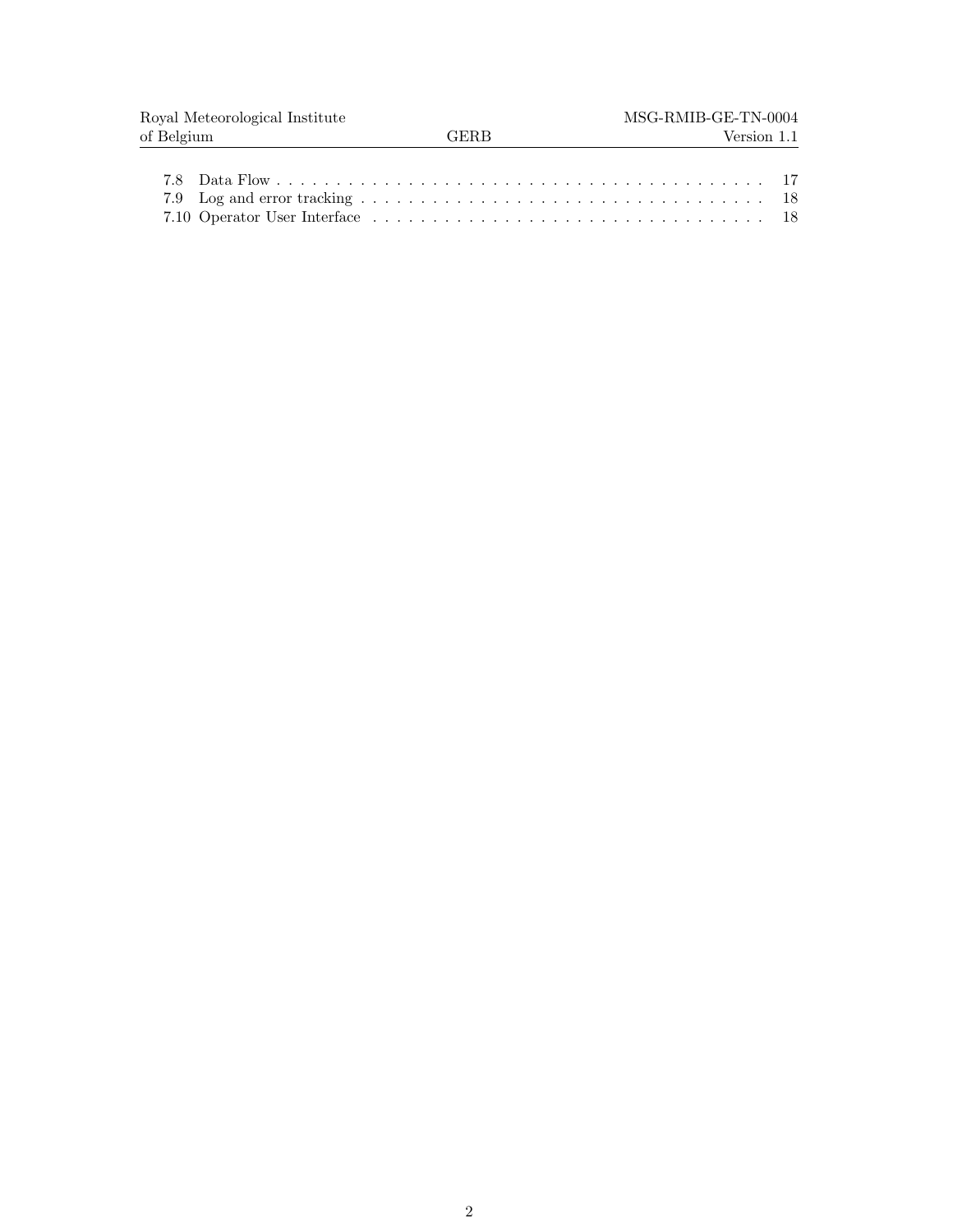## CHANGE RECORD

| Issue       | Date       | Changed by     | Reason for change                                                                                                          |
|-------------|------------|----------------|----------------------------------------------------------------------------------------------------------------------------|
| Version 1   | 08/07/1999 |                | new document                                                                                                               |
|             | 08/10/1999 | Steven Dewitte | inserted section 2 on require-<br>ments, modified section "Work<br>Organisation"                                           |
|             | 21/08/2000 | Steven Dewitte | added section on auxiliary pro-                                                                                            |
|             |            |                | grams                                                                                                                      |
| Version 1.1 | 06/03/2003 | Luis Gonzalez  | section "Auxiliary programs" re-<br>moved, some corrections and up-<br>dates, section "Resource require-<br>ments" removed |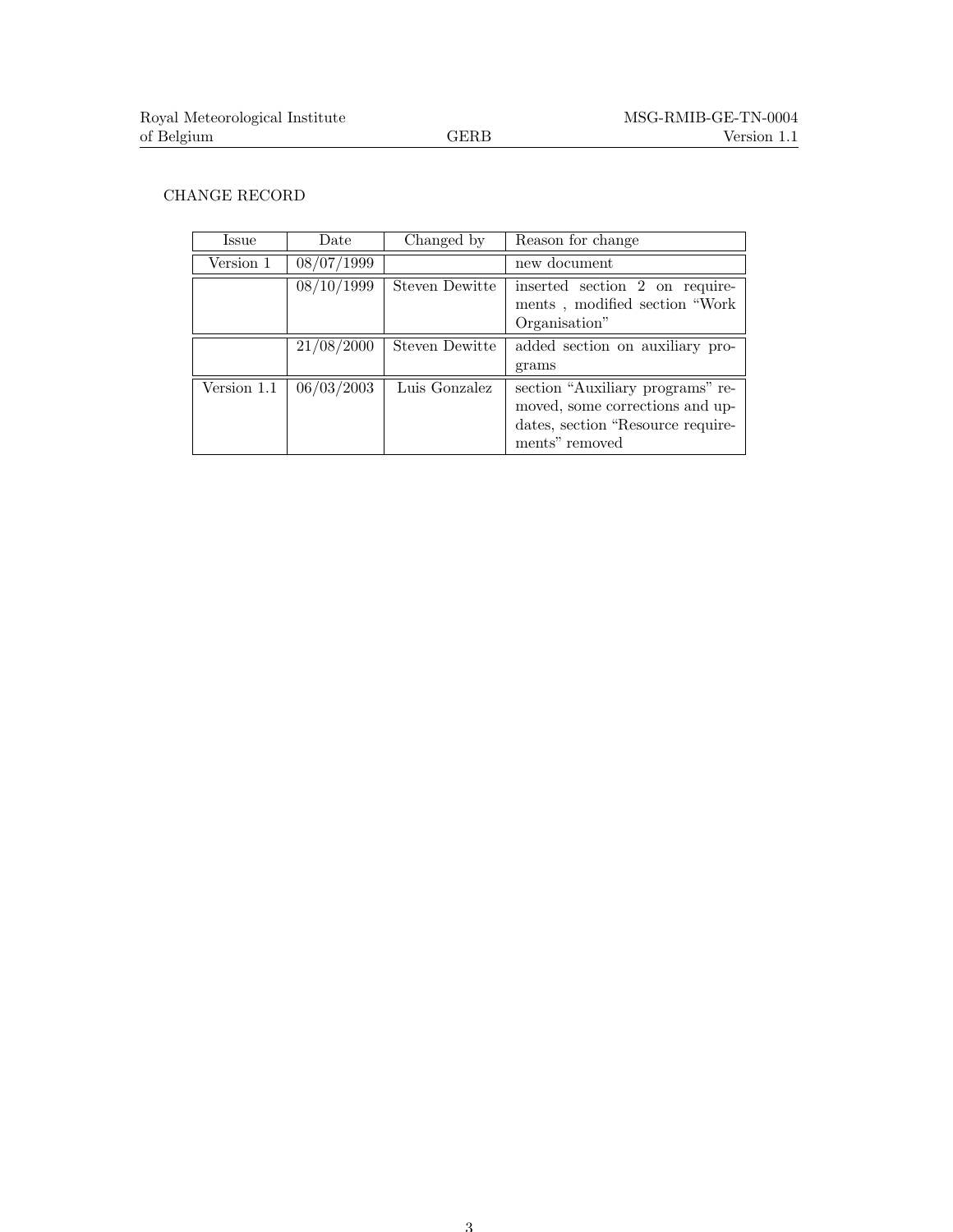# 1 Introduction

### 1.1 Purpose of this document

The purpose of this document is to give a general overview of the RMIB near real time GERB processing system. It explains why and how the complete processing system is divided in different subsystems and how the data flows between these subsystems.

# 1.2 Scope of this document

In this document only a limited description of the different subsystems is given.

The SEVIRI processing subsystem is described in more detail in MSG-RMIB-GE-TN-0005, MSG-RMIB-GE-TN-0007 and MSG-RMIB-GE-TN-0008 the GERB processing subsystem is described in more detail in MSG-RMIB-GE-TN-0006, the resolution enhancement subsystem is described in more detail in MSG-RMIB-GE-TN-0003.

The organisation of the data flow between the different subsystems is described in more detail in MSG-RMIB-GE-TN-0009.

The output data products and the data distribution server are described in more detail in MSG-RMIB-GE-IF-0001.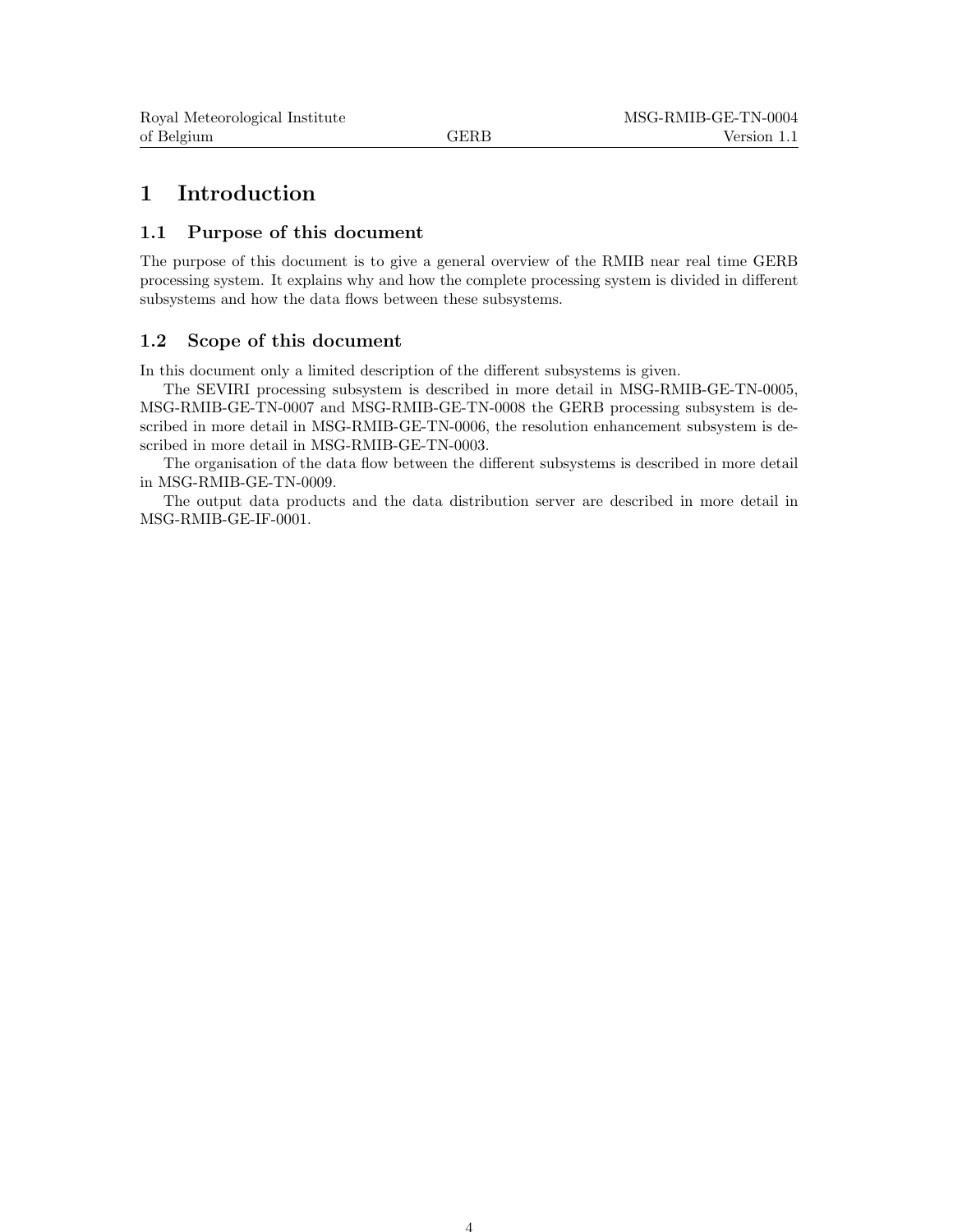# 2 Acronyms, abbreviations and definitions

# 2.1 Acronyms and abbreviations

Not all these acronyms may appear in this document.

| AD              | Applicable Document                                                       |
|-----------------|---------------------------------------------------------------------------|
| ADM             | Angular Dependency Model                                                  |
| ASI             | Agency Spatiale Italiano                                                  |
| <b>BATS</b>     | Belgian Advanced Technology Systems                                       |
| BB              | Broad Band                                                                |
| <b>BDRF</b>     | Bidirectional Reflection Function                                         |
| <b>CERES</b>    | Clouds and the Earth's Radiant Energy System                              |
| <b>CNRS</b>     | Centre Nationale de la Recherche Scientifique                             |
| <b>DCT</b>      | Discrete Cosine Transform                                                 |
| <b>ERB</b>      | Earth Radiation Budget                                                    |
| <b>ERBE</b>     | Earth Radiation Budget Experiment                                         |
| <b>EUMETSAT</b> | EUropean organization for the exploitation of METeteorological SATellites |
| ${\rm FTP}$     | File Transfer Protocol                                                    |
| $\mathrm{Gb}$   | Gigabit                                                                   |
| GВ              | GigaByte                                                                  |
| <b>GERB</b>     | Geostationary Earth Radiation Budget                                      |
| <b>GGSPS</b>    | GERB Ground Segment Processing System                                     |
| <b>GIST</b>     | <b>GERB</b> International Science Team                                    |
| GKSS            | GKSS research centre                                                      |
| HD              | <b>High Density</b>                                                       |
| <b>HDF</b>      | Hierarchical Data Format                                                  |
| <b>HRIT</b>     | High Rate Information Transmission                                        |
| ICD             | Interface Control Document                                                |
| <b>ICSTM</b>    | Imperial College of Science Technology and Medicine                       |
| <b>IFR</b>      | Instantaneous Filtered Radiance                                           |
| kb              | kilobit                                                                   |
| kB              | kiloByte                                                                  |
| LARC            | LAngley Research Centre (NASA)                                            |
| LU              | Leicester University                                                      |
| <b>LOS</b>      | Line Of Sight                                                             |
| ${\rm LW}$      | Long Wave                                                                 |
| Mb              | Megabit                                                                   |
| MВ              | MegaByte                                                                  |
| <b>NANRG</b>    | Non Averaged, Non Rectified, Geolocated                                   |
| NB              | Narrow Band                                                               |
| <b>NERC</b>     | Natural Environment Research Council                                      |
| OSTC            | Office for Scientific, Technical and Cultural Affairs                     |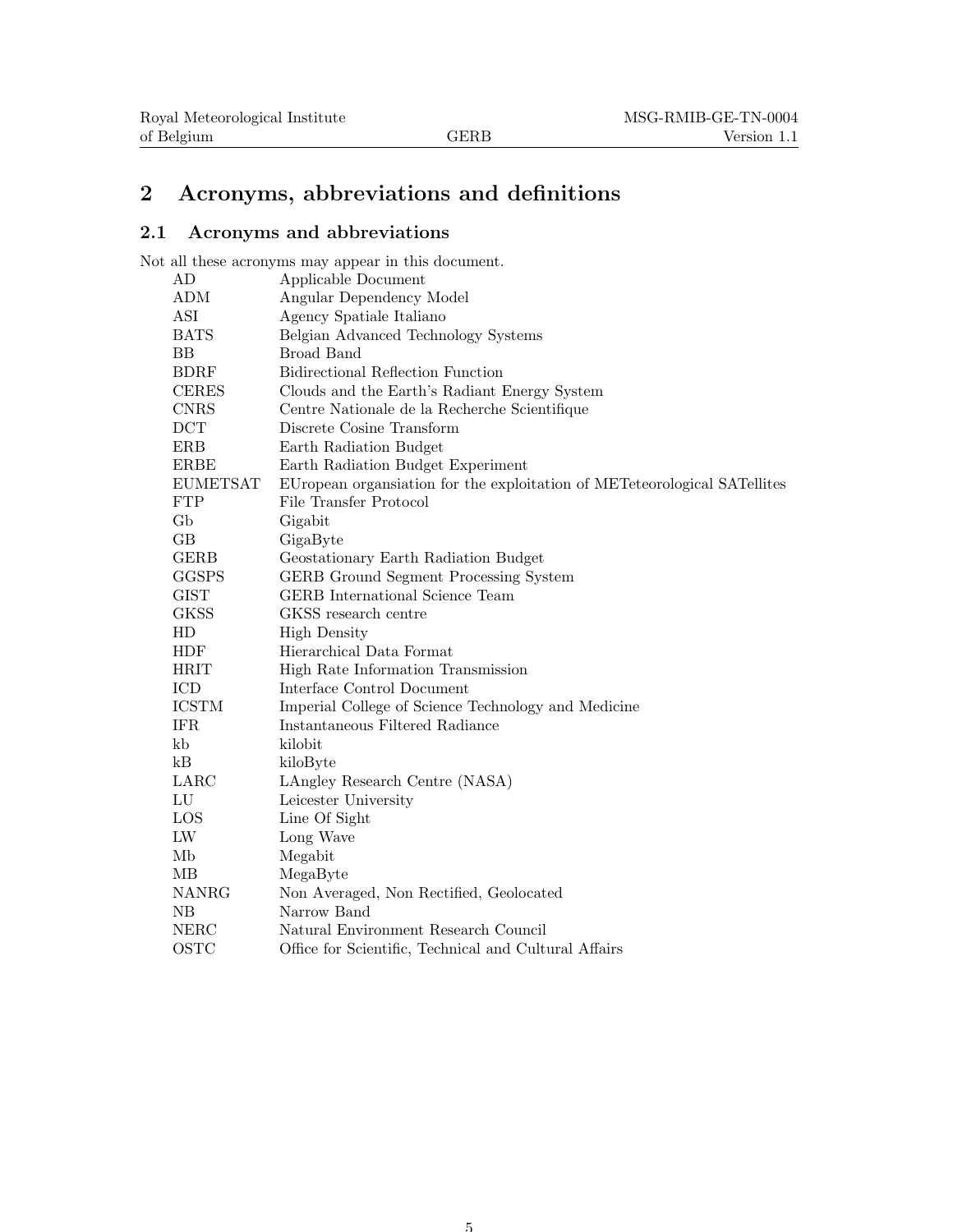| PSF                                                     | Point Spread Function                                          |  |
|---------------------------------------------------------|----------------------------------------------------------------|--|
| $_{\rm qlt}$                                            | quick look time                                                |  |
| RAL<br>Rutherford Appleton Laboratory                   |                                                                |  |
| Reference Document<br>RD                                |                                                                |  |
| RMIB                                                    | Royal Meteorological Institute of Belgium                      |  |
| RGP                                                     | RMIB Gerb Processing                                           |  |
| ROLSS                                                   | RMIB On Line Short term Services                               |  |
| ScaRaB                                                  | Scanning Radiometer for radiation Budget studies               |  |
| SEVIRI<br>Spinning Enhanced Visible and InfraRed Imager |                                                                |  |
| SOL                                                     | Start Of Line                                                  |  |
| SBDART                                                  | Santa Barbara Discrete ordinate Atmospheric Radiative Transfer |  |
|                                                         | see http://arm.mrcsb.com/sbdart                                |  |
| SW.                                                     | Short Wave                                                     |  |
| TAR.                                                    | Tape ARchive                                                   |  |
| TBC                                                     | To Be Confirmed                                                |  |
| TBD                                                     | To Be Determined                                               |  |
| TOA                                                     | Top Of Atmosphere                                              |  |
| TRMM                                                    | Tropical Rainfall Measurement Mission                          |  |
| UKMO                                                    | United Kingdom Meteorological Office                           |  |
| <b>VIRS</b>                                             | VIsible and InfraRed Scanner                                   |  |
| wrt                                                     | with respect to                                                |  |
| WWW                                                     | World Wide Web                                                 |  |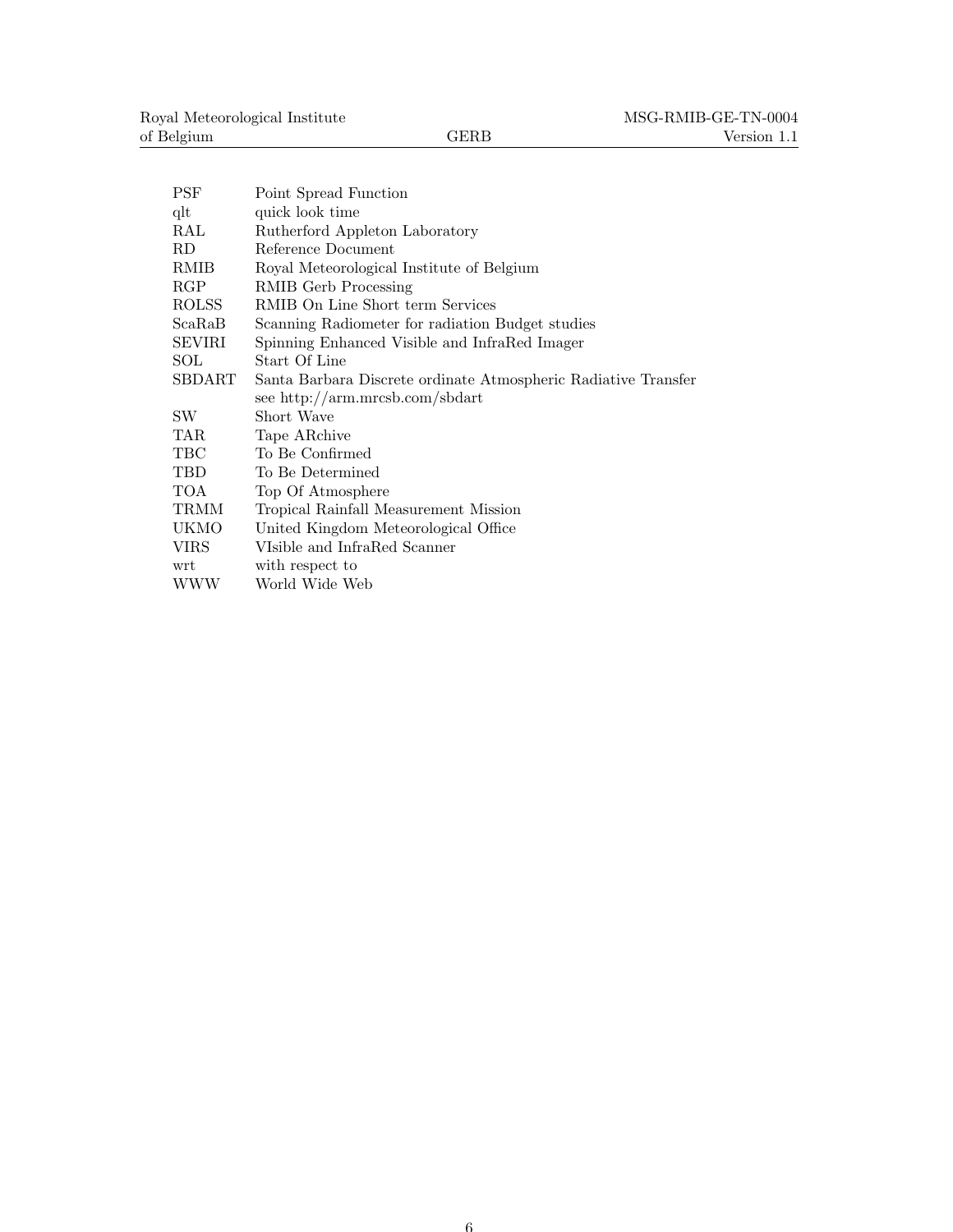# 2.2 Definition of terms

#### Autorised Users

Authorised users will include RMIB, members of the GIST, GERB operations staff based at RAL, EUMETSAT and others. In order to become an Autorised user, users will be required to register with RMIB according to the rules established by the GERB Project Steering Group (TBC). Once the registration is approved the user will be able to obtain products from the ROLSS, and will be given their unique ROLSS account details, from which they will be able to get access to the products.

#### near real time (or NRT or nrt)

Between EUMETSAT and the GGSPS near real time means that the GGSPS at RAL will receive GERB data within 60 minutes (TBC) of the actual time at which the data was generated on board the GERB instrument.

#### quick look time (or QLT or qlt)

Between the GGSPS and RMIB, quick look time means that the RMIB will receive GERB data products within 4 hours of the actual time at which the corresponding data was generated on board the GERB instrument.

#### short term

Short term data usage refers to usage of the data within one month after their measurement. long term

Long term data usage refers to usage of the data more than one month after their measurement. Reference Earth Ellipsoid

(TBD)

#### GERB data loss

A GERB data loss is one for which the L1.5 radiances have not been obtained within the QLT. SEVIRI data loss

A SEVIRI data loss is one for which the L1.5 SEVIRI images have not been received through the HRIT system within the QLT.

#### climate data

GERB climate data means the GERB products that are generated at RMIB for long term archival and data distribution at RAL.

#### near real time data

Near real data means the GERB products that are generated at RMIB and distributed for short term usage through the ROLSS server.

#### ROLSS server

The ROLSS server will be the RMIB based ftp server for near real time data distribution. near real time processing

Near real time processing will be the processing that has to be done at RMIB as soon as a GERB or SEVIRI data file arrives.

#### daily, weekly, monthly processing

Daily, weekly, monthly processings will be the processings that have to be done at RMIB less frequently than the near real time processing, but that still need to be done on a regular basis.

#### casual processing

Casual processings will be those that have to be done at RMIB infrequently and irregularly, e.g. calibration table updates.

#### solar

Solar means relating to reflected solar radiation only.

#### thermal

Thermal means relating to emitted thermal radiation only

#### short wave

Short wave means radiation from the wavelengths below a cutoff wavelength of approximatively 4 micron.

#### long wave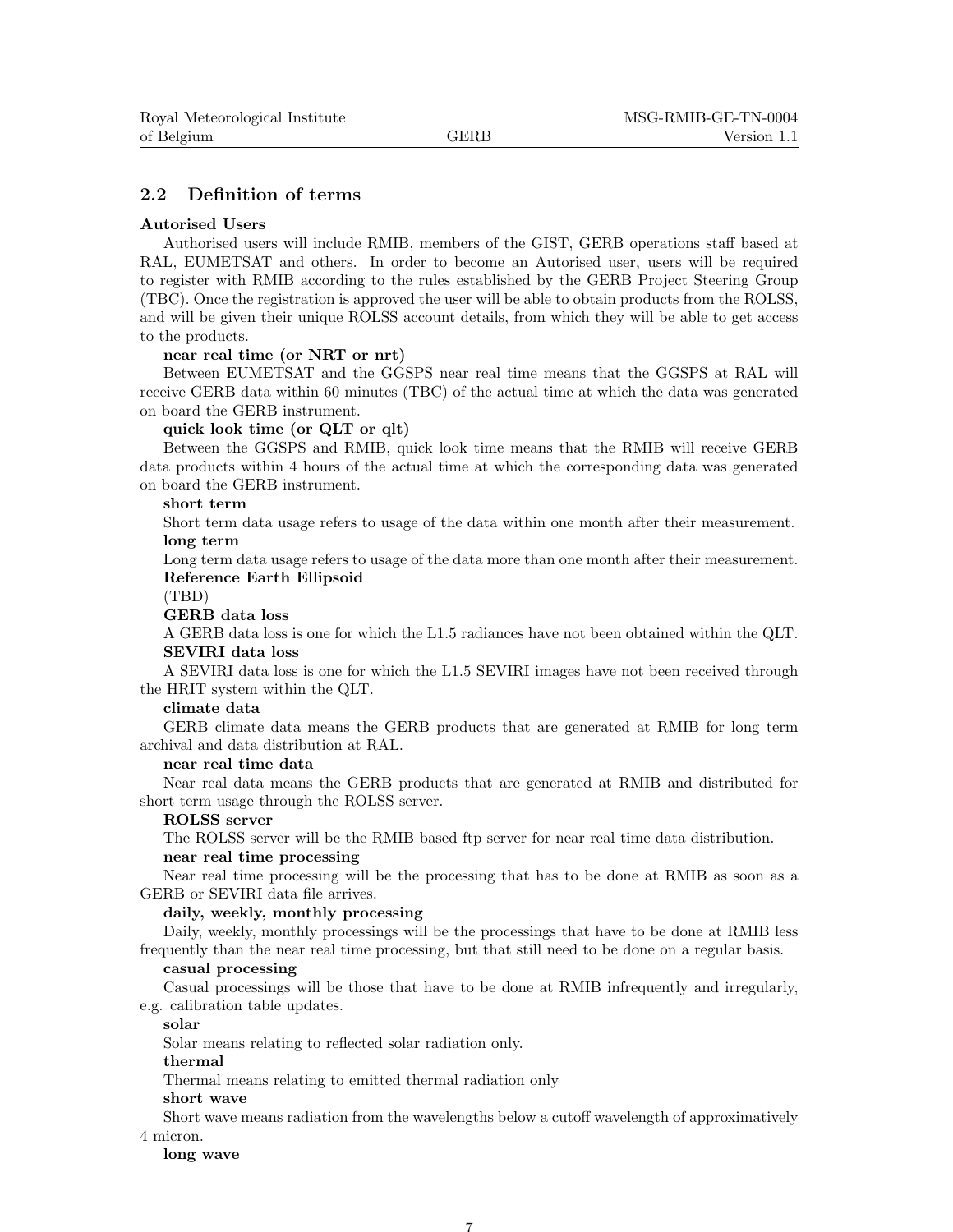Long wave means radiation from the wavelengths above a cutoff wavelength of approximatively 4 micron.

#### total wave

Total wave radiation means combined short wave and long wave radiation.

#### unfiltered

Unfiltered refers to a spectral integral of either solar or thermal radiation without spectral attenuation.

#### 'GERB filtered' or simply 'filtered'

GERB filtered refers to a spectral integral, either over the short wave or over the long wave or over the total wave spectral interval, of radiation multiplied (filtered) with the GERB spectral response.

#### imager resolution

Imager resolution refers to SEVIRI pixel resolution

#### high resolution

HIgh resolution refers to  $3 \times 3$  SEVIRI pixel resolution, this the highest resolution at which fluxes are derived

#### GERB resolution

GERB resolution refers to GERB footprint resolution

#### SEVIRI based products

SEVIRI based products refers to broadband radiance or flux estimates estimated from SEVIRI narrowband pixel data only.

#### level 2 fluxes

Level 2 fluxes refers to fluxes derived from combined GERB and SEVIRI data.

#### spectral unfilter factor

Ratio between the unfiltered broadband radiance and the filtered broad band radiance.

#### angular conversion factor

Ratio between the broad band flux and the unfiltered broad band radiance.

#### correction factor of SEVIRI by GERB

Ratio of the filtered broad band radiance measured by GERB and the same quantity model based on SEVIRI narrow band radiances.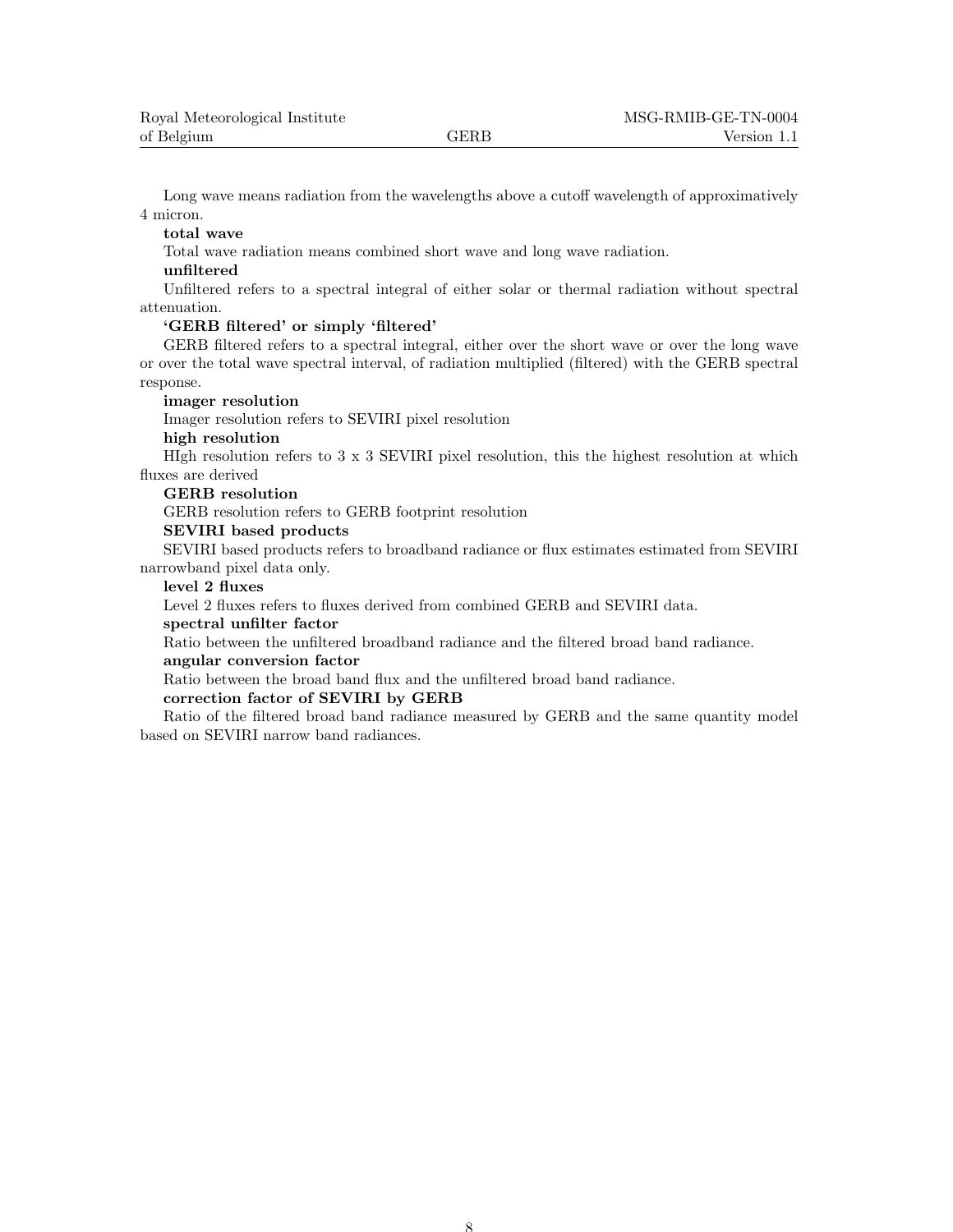# 3 RMIB GERB Processing Requirements

A RMIB GERB Processing system should be developed which is capable to

- receive level 1.5 NANRG GERB radiances from the RAL based GGSPS in near real time
- receive level 1.5 SEVIRI rectified radiance images disseminated through the HRIT system -, and/or METEOSAT rectified radiance images in near real time
- make available the headers of the level 1.5 SEVIRI rectified images to the RAL based GGSPS
- produce GERB resolution and high resolution fluxes from the combined GERB and SEVIRI or METEOSAT radiance images in near real time
- make available GERB resolution fluxes to the RAL based GGSPS
- make available high resolution fluxes for near real time users

# 4 Processing Overview

The overall RMIB GERB processing system has two sets of input data coming from two different paths (see figure 1): the NANRG Level 1.5 GERB data from RAL through the Internet and the rectified Level 1.5 SEVIRI data received at the RMIB from EUMETSAT through the HRIT system. Two kinds of output products are made available by ftp to users: the climate data and the near real time data. Both are 15 minutes products. The near real time products must be available every 15 minutes so that they can be used in weather monitoring or forecasting programs. The climate data is made available for ftp pickup by RAL on a monthly basis. The near real time data is distributed through the Internet, using the ROLSS ftp server.

The climate data is obtained at GERB footprint spatial resolution (nominally 50 km x 50 km at nadir). The near real time data will be obtained at two spatial resolutions: at GERB footprint spatial resolution and at 3 x 3 SEVIRI pixel resolution (nominally 9 km x 9 km at nadir).

The processing that must be done as soon as the data arrives will be called near real time processing. But there are also some parts of the image processing that must be realized - not in near real time - for determination of slowly changing parameters and values. These processings are called daily, weekly, monthly processing if they occur daily, weekly, monthly. If the occurrence of a processing is not programmed in a repetitive way it is called casual processing. This is the case for some calibration parameters that are updated in flight.

### 4.1 Data Acquisition

Rectified images from 12 spectral bands are received from EUMETSAT each 15 minutes. They are:

| Name           | Spectral range $(\mu m)$ |
|----------------|--------------------------|
| <b>HRV</b>     | $0,6 - 0,9$              |
| <b>VIS 0.6</b> | $0,56 - 0,71$            |
| <b>VIS 0.8</b> | $0,74-0,88$              |
| IR $1.6$       | $1,50-1,78$              |
| IR 3.9         | $3,40-4,20$              |
| IR 6.2         | $5,35-7,15$              |
| IR 7.3         | 6,85-7,85                |
| IR 8.7         | 8,30-9,10                |
| IR 9.7         | $\overline{9,38-9,94}$   |
| IR 10.8        | 9,80-11,80               |
| IR $12$        | 11,00-13,00              |
| IR 13.4        | 12,40-14,40              |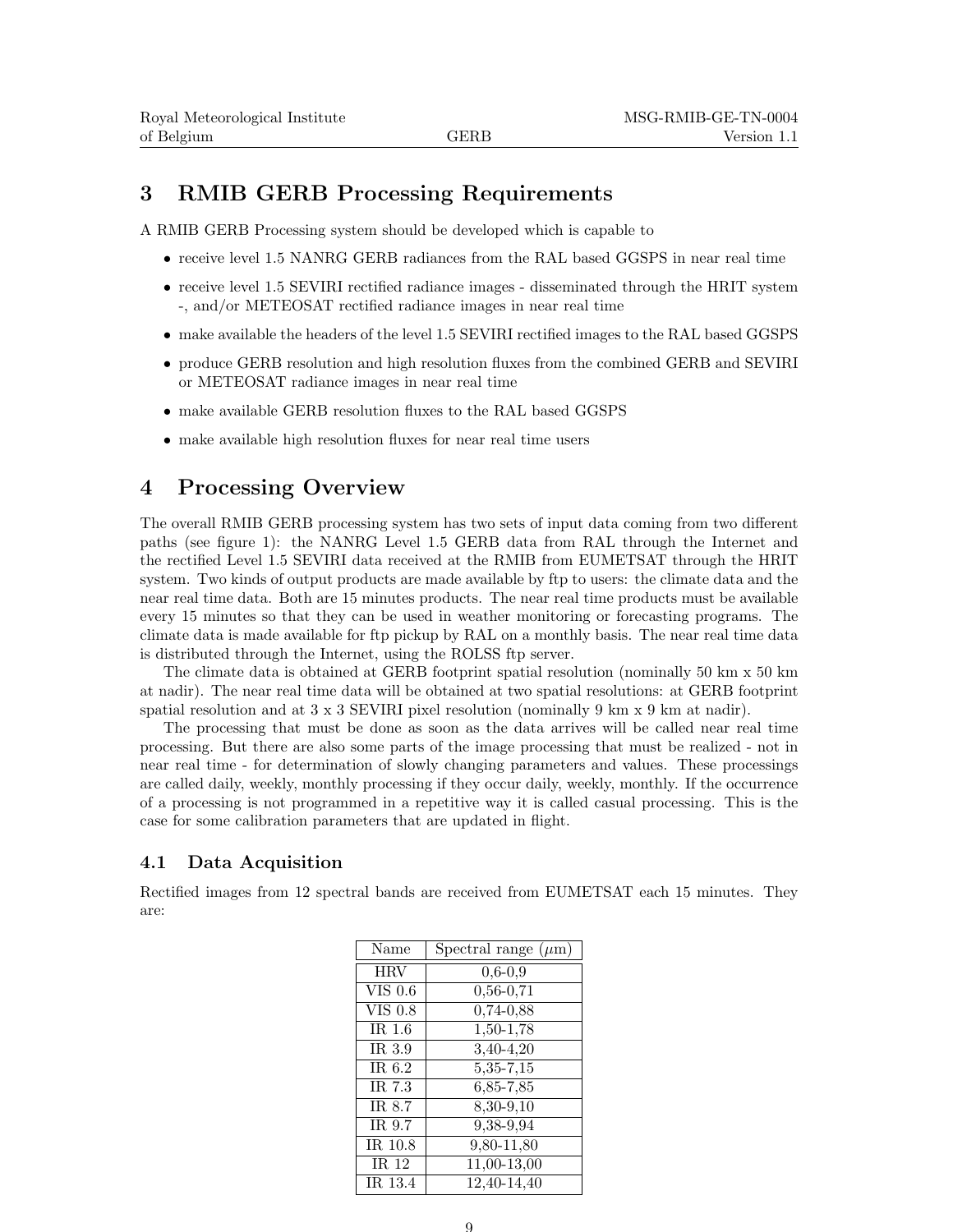

Figure 1: Interfaces of RMIB GERB Processing (RGP)

The images HRV, VIS 0.6, VIS 0.8 and IR 1.6 are in the spectral range of the sun. We will call them solar band images. IR 3.9 is in an intermediate window. The 7 last ones, IR 6.2 to IR 13.4, will be called thermal images since the measured radiation comes from thermal emission by the earth and the atmosphere.

#### 4.2 Division into subsystems

The RMIB part of the GERB ground segment consists in total of three subsytems: 'RMIB SEVIRI procesing', 'RMIB GERB processing' and 'Resolution enhancement', to be executed in sequential order. See also figure 2.

The subsystem 'RGP SEVIRI Processing' has as input full resolution SEVIRI spectrally narrowband radiances and as output SEVIRI pixel resolution filtered radiance estimates and broadband unfiltered radiance and flux estimates. Those outputs are referred to as 'high resolution SEVIRI based products'.

The subsystem 'RGP GERB Processing' has as input the GERB measured filtered broadband radiances as well as the high resolution SEVIRI based products, and as output GERB broadband unfiltered fluxes. Those outputs are referred to as 'level 2 GERB resolution fluxes'.

The subsystem 'Resolution enhancement' has as input the high resolution SEVIRI based flux estimates and the level 2 GERB resolution fluxes and as output fluxes at 3 x 3 SEVIRI pixel resolution that are compatible with the level 2 GERB resolution fluxes. Those outputs are referred to as 'level 2 high resolution fluxes'. In a following section a brief description of the function of the subsystems is given. In order to situate these functions, first an overview of the general methodology is given.

10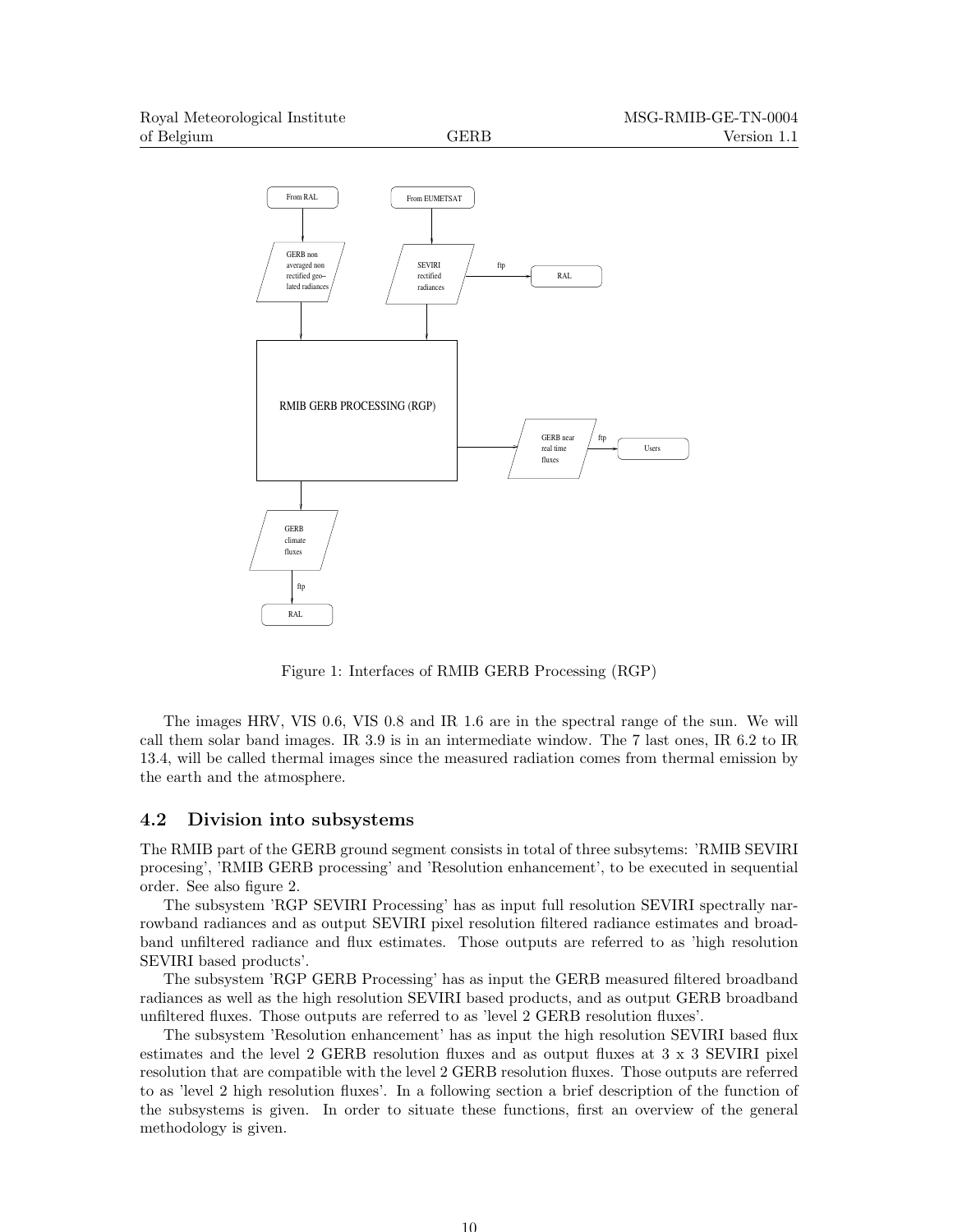

Figure 2: Division into susbsystems of the RMIB GERB Processing. The three blocks 'RGP SEVIRI Processing', 'RGP GERB Processing' and 'RGP Resolution Enhancement' are executed in sequential order.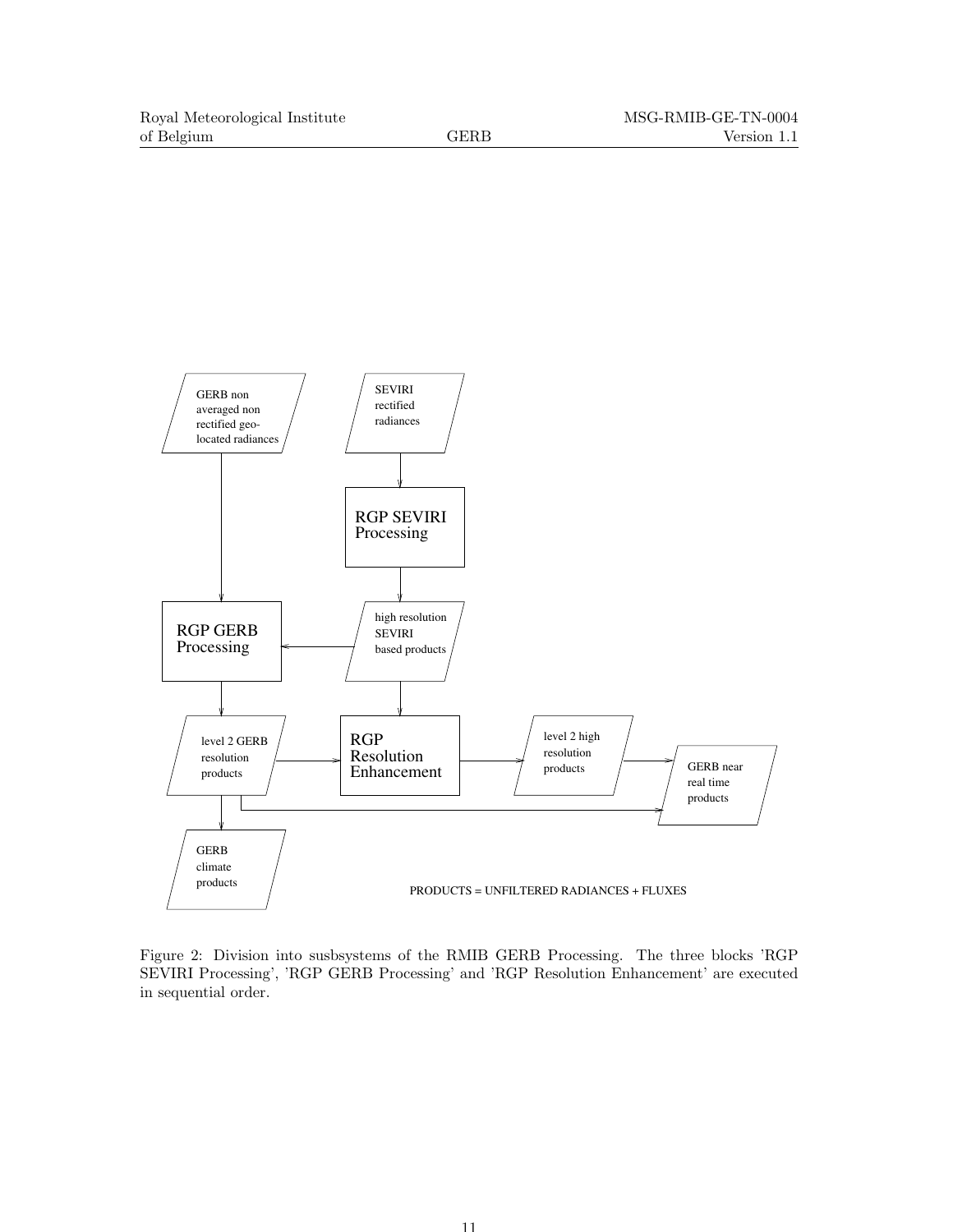# 5 General methodology

### 5.1 Inheritance of previous ERB missions

The estimation of reflected solar and emitted thermal fluxes from single satellite broadband radiance measurements has been done previously for the ERBE, ScaRaB and CERES missions. Experience has learned that the following processing steps are required to obtain flux estimates from the raw satellite measurements:

• The calibration of the broadband radiances. Usually a 'total' radiance is measured in the spectral range 0-50 micron and a 'shortwave' radiance is measured in the spectral range 0-4 micron. The measured radiances are referred to as *filtered radiances*  $L<sup>f</sup>$ .

For the GERB instrument, the calibration of the broad band radiances will be performed at RAL.

- Separation of the reflected solar and the emitted thermal radiances. A synthetic 'longwave' radiance is usually computed by subtraction of the shortwave from the total radiance. Approximatively, the shortwave radiance can be associated with the reflected solar radiance and the longwave radiance can be associated with the emitted thermal radiance. The approximation consists in neglecting the solar contribution to the longwave radiance and the thermal contribution to the shortwave radiance.
- The removal of the effects of the non flat spectral responses of the shortwave and the synthetic longwave channel. This involves a modelling of the spectral distribution of the observed radiation. The estimated radiance that would be measured with an ideally flat spectral response is referred to as the *unfiltered radiance*  $L^{uf}$ . The ratio  $\frac{L^{uf}}{L^f}$  is referred to as the unfilter factor.
- The estimation of the fluxes from the observed radiances. This involves the modelling of the angular distribution of the observed radiation. This results in the estimation of a  $flux F$ . The ratio  $\frac{F}{L^{uf}}$  is referred to as the *angular conversion factor*.

The angular conversion factor depends on the viewing angles and the surface type along which the radiance is observed. For the GERB instrument, the angular conversion factor will be different for each footprint.

Errors made in these steps contribute to the errors made in the instantaneous flux estimation. Usually errors made in the last step, which result in angular and scene type dependent errors, dominate.

In order to obtain the best possible quality of the resulting flux estimate, the best possible Angular Dependency Model (ADM) has to be used to convert the radiances to fluxes in the last step. Currently it is foreseen that the best possible ADM's available for the processing of GERB data will be the ADM's derived from the CERES instrument on the TRMM satellite, using the VIRS imager for scene identification.

# 5.2 Unfiltering and angular conversion methodology

Maximally accurate flux estimates are obtained from a combination of GERB and SEVIRI data. GERB provides accurate broad band measurements. SEVIRI provides good scene identification, which forms a *necessary condition* for appropriate ADM selection. A rational way to obtain the best combined estimate of the broad band flux  $F_{GERB/SEVIRI}$  is given by equation 1. The term "unfiltered" is used to refer to an ideal broad band measurement, obtained with a flat spectral response.

$$
F_{GERB/SEVIRI} = \frac{F_{SEVIRI} L_{GERB}^f}{L_{SEVIRI}^f}
$$
\n(1)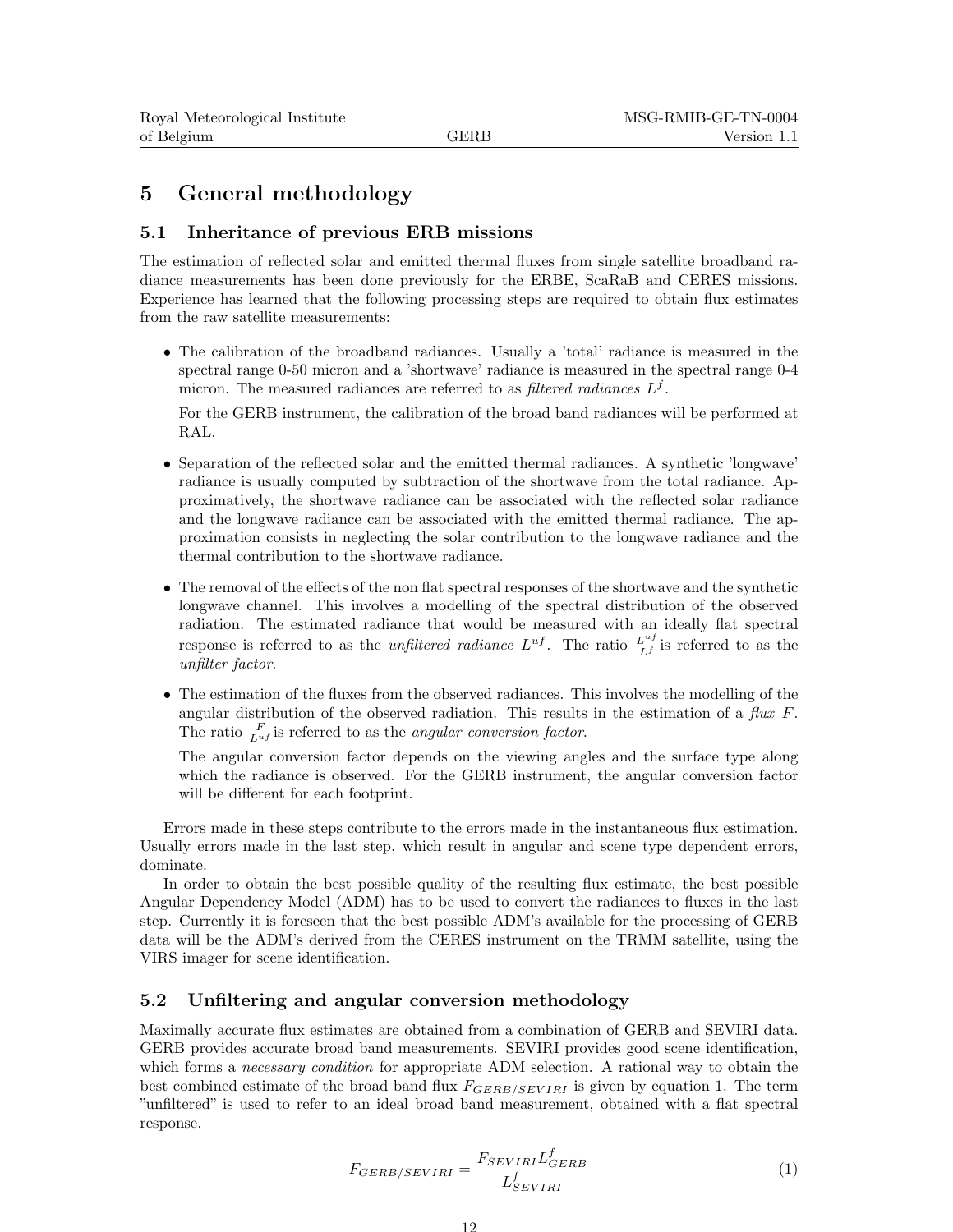$L_{GERB}^f$  is the basic filtered broad band GERB radiance measurement. The term "filtered" is used to refer to filtering by the actual GERB spectral response, which is not perfectly flat.  $L_{SEVIRI}^{f}$  is the *estimate* of the filtered broad band GERB measurement, estimated from the SEVIRI spectral radiances only.  $F_{SEVIRI}$  is the corresponding estimate of the unfiltered broad band flux, estimated from the SEVIRI spectral radiances only.

Equation 1 can be interpreted in two, strictly equivalent, ways:

• The GERB broad band radiance measurement  $L_{GERB}^f$  is converted to a broad band unfiltered flux by multiplication with the SEVIRI derived unfiltering and angular conversion factor  $F_{SEVIRI}$  $\frac{F_{SEVIRI}}{L_{SEVIRI}^f}$ . This unfiltering and angular conversion factor is the product of a SEVIRI derived

unfiltering factor  $\frac{L_{SEVIRI}^{uf}}{L_{SEVIRI}^f}$  and a SEVIRI derived angular conversion factor  $\frac{F_{SEVIRI}}{L_{SEVIRI}^{uf}}$ .

• The SEVIRI estimated broad band flux  $F_{SEVIRI}$  is corrected by the factor  $\frac{L_{GERB}^f}{L_{SEVIRI}^f}$ , which corrects the SEVIRI based spectral modelling by the GERB measurement.

# 5.3 Contributions of the reflected solar and emitted thermal radiation to the filtered radiances

From the SEVIRI thermal images the contributions of the emitted thermal radiation to both the filtered SW radiance and the filtered synthetic LW radiance are modelled.

Separately, from the SEVIRI solar band images the contributions of the reflected solar radiation to both filtered radiances can be calculated.

The SEVIRI estimated filtered SW radiance  $L_{SW,SEVIRI}^f$  is calculated as the sum of the reflected solar contribution  $L_{SW, sol, SEVIRI}^f$  and the emitted thermal contribution  $L_{SW, th, SEVIRI}^f$ .

$$
L_{SW,SEVIRI}^f = L_{SW,sol,SEVIRI}^f + L_{SW,th,SEVIRI}^f
$$
\n(2)

The SEVIRI estimated filtered LW radiance  $L_{LW,SEVIRI}^{f}$  is calculated as the sum of the emitted thermal contribution  $L_{LW,th,SEVIRI}^f$  and the reflected solar contribution  $L_{LW,sol,SEVIRI}^f$ .

$$
L_{LW,SEVIRI}^{f} = L_{LW,th,SEVIRI}^{f} + L_{LW,sol,SEVIRI}^{f}
$$
\n(3)

 $L_{SW,th,SEVIRI}^f$  and  $L_{LW,sol,SEVIRI}^f$  are small quantities.

# 5.4 GERB/SEVIRI coregistration

 $L_{SEVIRI}^{f}$  and  $F_{SEVIRI}^{uf}$  are calculated for every 3x3 SEVIRI pixels square (nominal resolution at nadir: 9 km), i.e. at high resolution compared to the GERB pixel (nominal resolution at nadir: 50 km). They are separately integrated over the GERB pixel, by convolution with the GERB pixel Point Spread Function (PSF).

$$
L_{SEVIRI}^f(x_G, y_G, t) = \int PSF_{(x_G, y_G)}(x_S, y_S) L_{SEVIRI}^f(x_S, y_S, t) dx_S dy_S
$$
  
\n
$$
F_{SEVIRI}(x_G, y_G, t) = \int PSF_{(x_G, y_G)}(x_S, y_S) F_{SEVIRI}(x_S, y_S, t) dx_S dy_S
$$
\n(4)

 $(x_G, y_G)$  are the spatial coordinates of a GERB pixel,  $(x_S, y_S)$  are the spatial coordinates of a SEVIRI pixel.  $t$  is the time.

The SEVIRI and the GERB images are taken at different times. To obtain an estimate at a GERB acquisition time  $t = t_G$ , from SEVIRI images at SEVIRI acquisition times  $t = t_S$ , a time interpolation is necessary.

$$
L_{SEVIRI}^{f}(x_G, y_G, t_G) = \sum_{t_S} I(t_G, t_S) L_{SEVIRI}^{f}(x_G, y_G, t_S)
$$
  
\n
$$
F_{SEVIRI}(x_G, y_G, t_G) = \sum_{t_S} I(t_G, t_S) F_{SEVIRI}(x_G, y_G, t_S)
$$
\n(5)

 $I(t_G, t_S)$  are the time interpolation weights.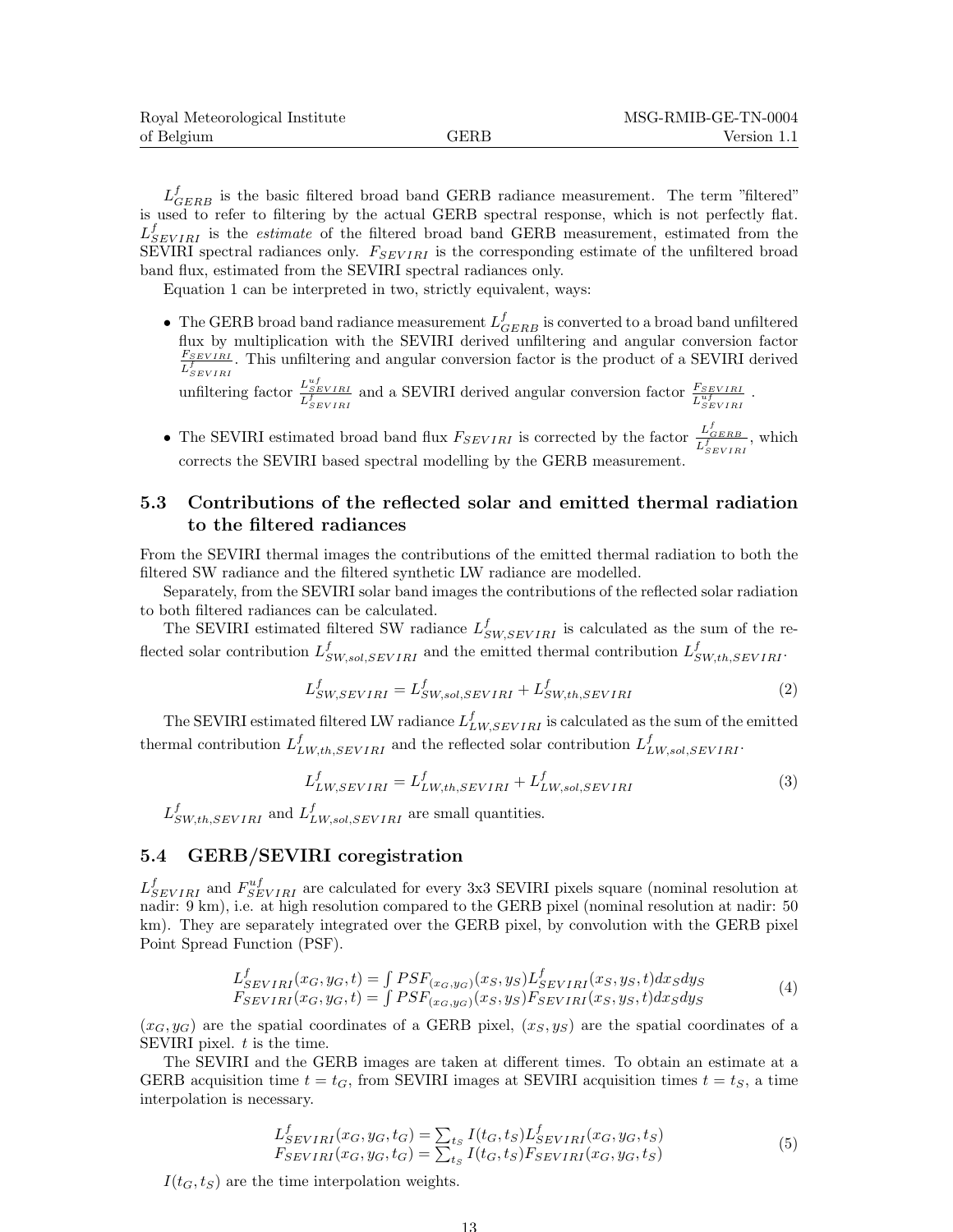| Royal Meteorological Institute |             | MSG-RMIB-GE-TN-0004 |
|--------------------------------|-------------|---------------------|
| of Belgium                     | <b>GERB</b> | Version 1.1         |

Equation 1 is applied at the GERB footprint level. The used  $L_{SEVIRI}^f$  and  $F_{SEVIRI}$  are the values obtained after the PSF convolution (equation 4) and time interpolation (equation 5) of the values of  $L_{SEVIRI}^f$  and  $F_{SEVIRI}$  at SEVIRI pixel level.

#### 5.5 Correction of SEVIRI by GERB

The second interpretation of equation 1 shows that the SEVIRI modelled broad band filtered radiance is corrected by the GERB measurement of the filtered radiance (see section 5.2). At the GERB footprint level a *correction factor of SEVIRI by GERB*,  $c(x_G, y_G, t_G)$ , can be defined.

$$
c(x_G, y_G, t_G) = \frac{L_{GERB}^f}{L_{SEVIRI}^f(x_G, y_G, t_G)}
$$
(6)

This correction factor can be spatially interpolated to produce correction factors  $c(x_S, y_S, t_G)$ at SEVIRI spatial resolution.

$$
c(x_S, y_S, t_G) = \sum_{(x_G, y_G)} I(x_S, y_S, x_G, y_G) c(x_G, y_G, t_G)
$$
\n(7)

 $I(x_S, y_S, x_G, y_G)$  is the spatial interpolation function.

Equation 1 can now be extended for flux estimates at SEVIRI spatial resolution:

$$
F_{GERB/SEVIRI}(x_S, y_S, t_G) = F_{SEVIRI}(x_S, y_S, t_G)c(x_S, y_S, t_G)
$$
\n
$$
(8)
$$

The same correction factors are applied to the unfiltered radiance estimates, if those are a wanted output quantity.

$$
L_{GERB/SEVIRI}^{uf}(x_S, y_S, t_G) = L_{SEVIRI}^{uf}(x_S, y_S, t_G)c(x_S, y_S, t_G)
$$
\n
$$
(9)
$$

It is usefull to have those unfiltered radiances for validation purposes, e.g. for comparison of GERB and CERES unfiltered radiances.

#### 5.6 Temporal averaging

The signal to noise ratio of single GERB radiance measurements is not sufficient to meet the science requirements [DA]. Averages of three consecutive GERB measurements have to be taken. These averages are taken for the output fluxes.

For the GERB resolution output product, an average over three consecutive GERB pixels is taken. Before the time interpolation, a rectification on a standard grid is done:

$$
F_{GERB/SEVIRI}(x_G^R, y_G^R, t_G) = \sum_{x_G, y_G} g(x_G^R, y_G^R, x_G, y_G) F_{GERB/SEVIRI}(x_G, y_G, t_G) \tag{10}
$$

$$
F_{GERB/SEVIRI}(x_G^R, y_G^R, \bar{t}_G) = \frac{1}{3} \sum_{t_G} F_{GERB/SEVIRI}(x_G^R, y_G^R, t_G)
$$
\n
$$
\tag{11}
$$

For the SEVIRI resolution output product, only the correction factors  $c(x_S, y_S, t_G)$  are averaged. The result is a 'snapshot' flux at the SEVIRI acquisition time  $t<sub>S</sub>$  instead of a real average  $\text{flux}^1$ .

$$
F_{GERB/SEVIRI}(x_S, y_S, t_S) = F_{SEVIRI}(x_S, y_S, t_S) \frac{1}{3} \sum_{t_G} w(t_S, t_G) c(x_S, y_S, t_G)
$$
(12)

The average of the correction factor is calculated for a 15 minute interval centered on the SEVIRI acquisition time  $t<sub>S</sub>$ .  $w(t<sub>S</sub>, t<sub>G</sub>)$  is the associated weighting function.

14

<sup>&</sup>lt;sup>1</sup>In order to avoid spatial discontinuities that would be visible at high resolution, time interpolation of  $F_{SEVIRI}(x_S, y_S, t_S)$  should be avoided.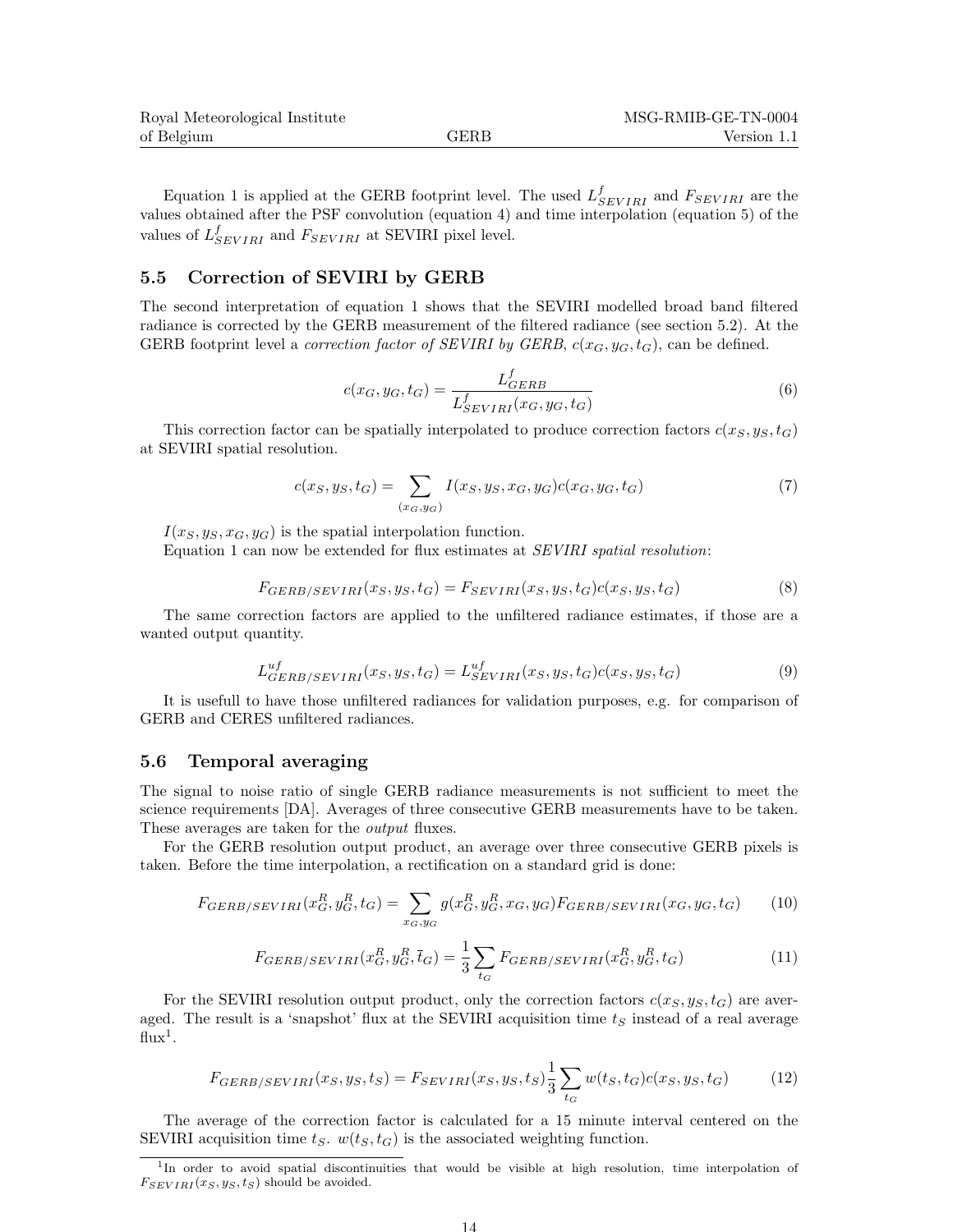Snapshot high resolution unfiltered radiances can be obtained similarly as the snapshot high resolution fluxes.

$$
L_{GERB/SEVIRI}^{uf}(x_S, y_S, t_S) = L_{SEVIRI}^{uf}(x_S, y_S, t_S) \frac{1}{3} \sum_{t_G} w(t_S, t_G) c(x_S, y_S, t_G)
$$
(13)

# 6 Processing subsystem description

#### 6.1 SEVIRI Processing

In this subsystem the spectral modelling, as well as the scene identification and the associated angular modelling will be done on the basis of SEVIRI data.

The inputs for this subsystem are the SEVIRI images.

The spectral modelling consists in obtaining the estimate of the broad band filtered radiance  $L_{SEVIRI}^{f}(x_S, y_S, t_S)$  and of the unfilter factor  $\frac{L_{SEVIRI}^{uf}(x_S, y_S, t_S)}{L_{\frac{f}{L}}^{f}(x_S, y_S, t_S)}$  $\frac{L_{SEVIRI}(x_S, y_S, t_S)}{L_{SEVIRI}^f(x_S, y_S, t_S)}$ . The spectral modelling as well as the longwave angular modelling will be based on plane parallel radiative transfer modelling. The SBDART radiative transfer tool is used.

The angular modelling consists in modelling the angular conversion factor  $\frac{F_{SEVIRI}(x_{S,ys,ts)}}{L_{SEVIRI}^{uf}(x_{S,ys,ts})}$ .

For the shortwave angular modelling, the ADM's derived from the CERES/VIRS combination on TRMM will be used. Cloud optical properties will be derived from every SEVIRI pixel, with resolution at nadir of 3 km, comparable with the determination of cloud optical properties from every VIRS pixel on TRMM, with resolution at nadir of 2 km. For cloudy scenes the ADM's will be applied over windows of 3x3 SEVIRI pixels, which have a similar spatial resolution - around 10 km at nadir - as the CERES broadband radiometer on TRMM.

The outputs of this subsystem are SEVIRI based estimates of the GERB filtered radiances, the unfiltered radiances, as well as the unfiltered broadband fluxes at SEVIRI pixel resolution. Thus the outputs are images of  $L_{SEVIRI}^f(x_S, y_S, t_S)$ ,  $L_{SEVIRI}^{uf}(x_S, y_S, t_S)$  and  $F_{SEVIRI}(x_S, y_S, t_S)$ .

In this subsystem all the physical scene modelling is concentrated.

### 6.2 GERB Processing

In this subsystem, GERB broad band radiance measurements are combined with SEVIRI based models.

The inputs for this subsystem are the images of the GERB radiances  $L_{GERB}^f(x_G, y_G, t_G)$  and the images of the SEVIRI based estimates of these radiances  $L_{SEVIRI}^f(x_S, y_S, t_S)$  and of the fluxes  $F_{SEVIRI}(x_S, y_S, t_S).$ 

The GERB processing compares the SEVIRI based estimate of the GERB filtered broad band radiances and the GERB measured filtered broad band radiances. The GERB measurements are used to "calibrate" the SEVIRI based filtered radiance estimates. The result is a set of spectral correction factors at GERB spatial resolution. Those correction factors are applied to the SEVIRI based flux estimates to produce level 2 fluxes.

The outputs for this subsytem are the images of the correction factors  $c(x_G, y_G, t_G) = \frac{L_{GERB}^f}{L_{SEVIRI}^f(x_G, y_G, t_G)}$ at GERB footprint level and of the level 2 15 minute mean fluxes  $F_{GERB/SEVIRI}(\bar{x}_G, \bar{y}_G, \bar{t}_G)$  at GERB footprint resolution.

In this subsystem all the *GERB-SEVIRI* coregistration is concentrated.

#### 6.3 Resolution Enhancement

In this subsystem, the resolution of the level 2 fluxes is improved by use of SEVIRI high resolution information.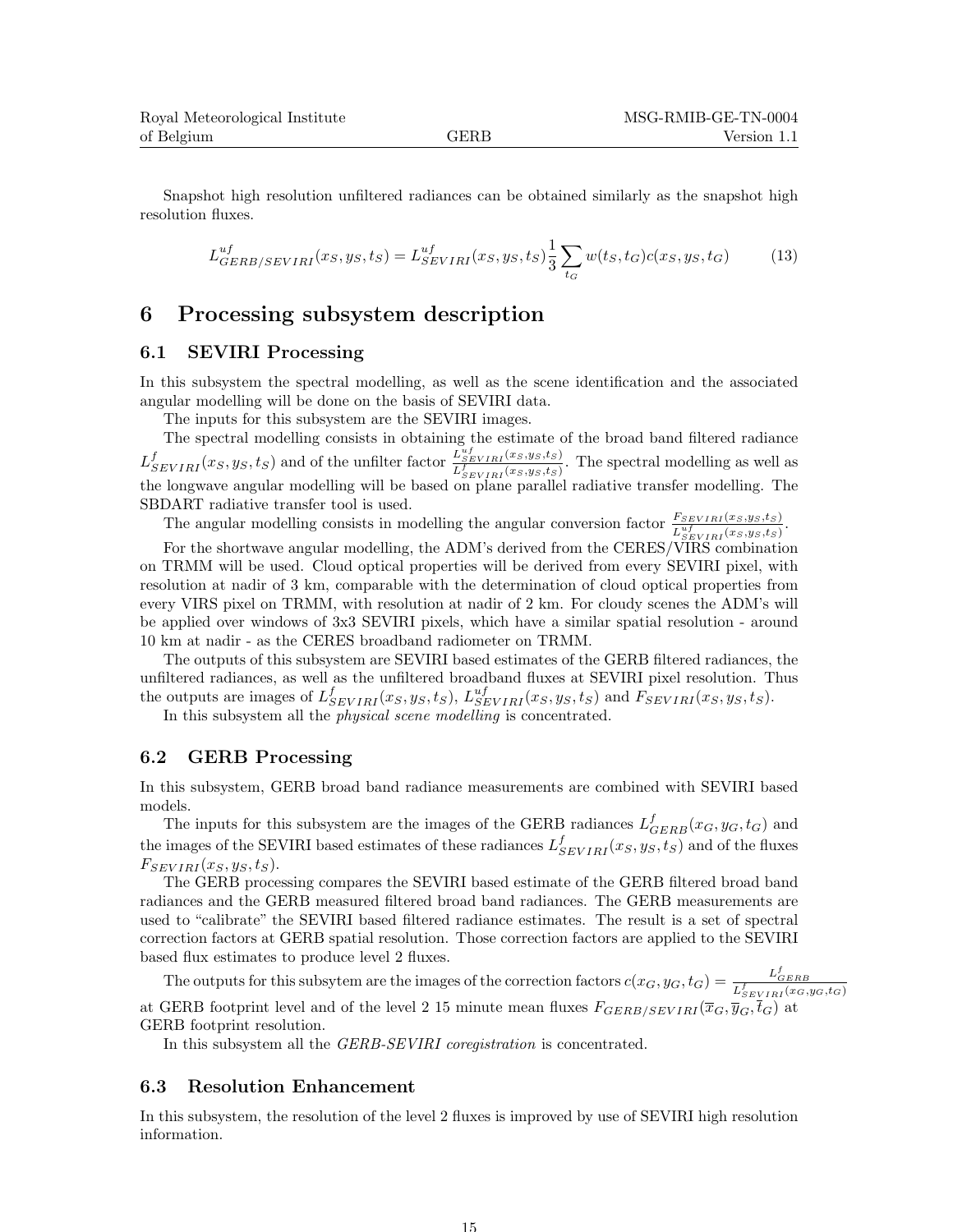| Royal Meteorological Institute |             | MSG-RMIB-GE-TN-0004 |
|--------------------------------|-------------|---------------------|
| of Belgium                     | <b>GERB</b> | Version 1.1         |

The inputs for this subsystem are the correction factors at GERB spatial resolution  $c(x_G, y_G, t_G)$  $\frac{L^f_{GERB}}{L^f_{SEVIRI}(x_G,y_G,t_G)}$ and the high resolution SEVIRI based estimates of the unfiltered radiance

 $L_{SEVIRI}^{uf}(x_S, y_S, t_S)$  and of the flux  $F_{SEVIRI}(x_S, y_S, t_S)$ .

To apply the correction factors - found in the GERB processing - at SEVIRI spatial resolution an upsampling is realised. The upsampled correction factors are applied on images at SEVIRI resolution.

The outputs for this subsytem are the level 2 15 minute snapshot high resolution fluxes  $F_{GERB/SEVIRI}(x_S, y_S, t_S)$  and unfiltered radiances  $L_{GERB/SEVIRI}^{uf}(x_S, y_S, t_S)$ .

In this subsytem all the *resolution enhancement of GERB by SEVIRI* is concentrated.

# 7 Work Organisation

Several persons will work in parallel. A standardization of the work is essential in order to avoid to duplicate work. The use of a library where the functions will be archived is a good practice. Two possibilities are available. The first one is the creation of a specific library for the application starting from the existing one. There is an other option: the use of a general library<sup>2</sup> that will be a base for function development. This library is also available with the source. This solution is clearly the best one if several different applications will be implemented using the same basic processing. An other advantage is if standard processing (e.g. functions from Numerical Recipes) is needed they are already implemented and debugged as the data structures to use them. Nevertheless the management is clearly heavier and the programmers must adhere to the philosophy. The advantage of the specific library is that it is fitted to the work already done.

The availability of the source code is also an important point. The library must have been written by scientists and not by software engineers because they can have very different views of what is important.

The developpers will tried to develop reusable software following the philosophy of the BATS library.

The following paragraphs can be considered as requirements of the implementation.

#### 7.1 Language

The choosen language is C. The  $C_{++}$  has been rejected because of the lack of standard<sup>3</sup> and reliability. The programs in C are generally quicker but this seems not to be a feature of C but depends on specific writing style and on less optimised compilers. Nevertheless some C++ features are clearly slowing down the speed (e.g. overloading) because they add additionnal steps at execution time. The overall slowing down is quite complex to estimate and this estimation is outside the scope of the project.

Futhermore it will be avoided to use script languages since their implementation depends on the system.

### 7.2 Documentation

The programs are documented at two levels. A description of the algorithmic/scientific solution and the program description including a user manual. If a program is incorrectly used, a simple help has to be displayed.

Each function is documented with the following information: name of the function, parameters, description, author, version and history. Similar documentation is done for the "define"s and the structures.

16

<sup>2</sup>The BATS library is a C library of mathematical, signal, image processing and pattern recognition functions. <sup>3</sup>There is an ANSI standard but many of the features are still in discussion and C++ compilers do not support exactly the same features. Since we prefer to postpone the purchase of the final computer, we need to be as portable as possible and C is a best choice.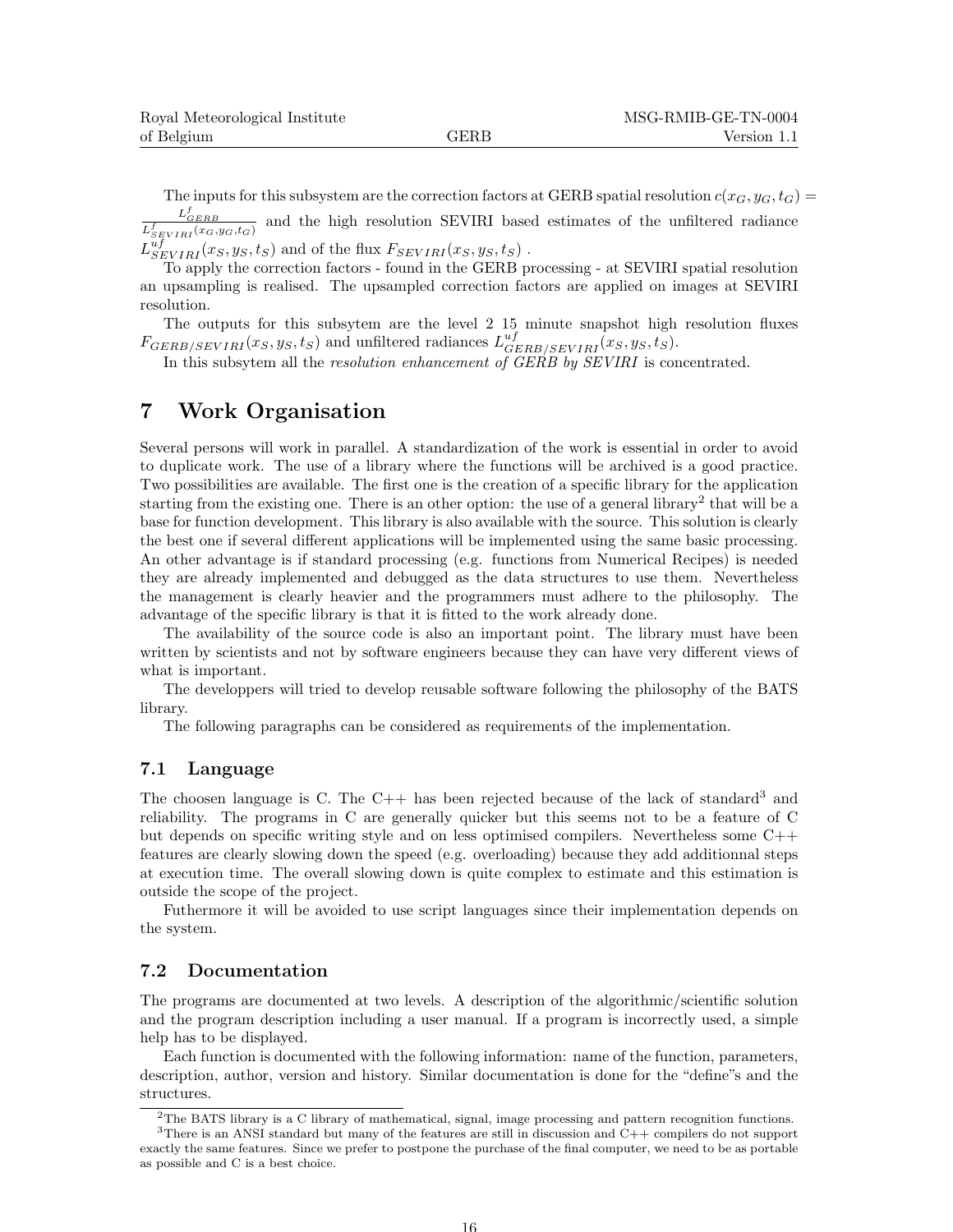# 7.3 Portability

All of the programs should be UNIX compliant (run on any UNIX). This task is clearly impossible. So ANSI C will be used and script languages (shell, perl, tcl/tk, ...) will be avoided in order to minise the adaptation to other UNIX.

# 7.4 Software Tools

No recommendation for software tools is given. Nevertheless latex and its GUI lyx and klyx has shown to be very productive. Also the use of GNU software is encouraged as they have shown to be more reliable in the long term and less subject to incoherent commercial upgrades.

# 7.5 Reliability

The reliability is of major concern for this project. Every application must be tested extensively. No test procedure will be defined because it seems too heavy to define and to manage. The test procedure of each part will be implicitly the documentation of this part. In other words, what is write on the documentation is what has been implemented and tested. This is not trivial if the software developpement is done with a classical procedure: requirements before implementation and then testing.

Since the aim of the project is to shown the usefulness of the GERB data, scientific issues are of first concern. Interruption of the process will be acceptable for scientific reasons. The requirements of  $\breve{g}7$  of document  $[GGS]^4$  will be followed on a best effort basis.

# 7.6 Version Control

Version control softwares as RCS will not be used. They are hard to manage for nearly no backtracking needed. The function documentation is the implicit version control. Futhermore we have several utilities that permit to compare huge amount of source in an automatic way. When a new version is available, a back-up of the sources will be done. The version of the programs will be related to the compilation time that must correspond to the back-up time. The estimated size of the source is less than 5 MBytes in compressed format. So even if with a modification every day, this size is negligeable in comparison to the data images (several GBytes per day).

# 7.7 Optimization

The time to process all the data is limited. The program optimization can be done in two ways: exact optimization and non-exact optimization. Non-exact optimization changes the results of the program but in an acceptable way. Starting from a code written without the processing time taken as a design goal, exact optimization can improve the time by a factor of 6 and non-exact by a factor of 20.

# 7.8 Data Flow

There are two sets of data coming from two different paths: the GERB data from RAL by Internet or ISDN connection and the SEVIRI data furnished by the electronic laboratory of the RMIB which receives the data from EUMETSAT. The transmission will be done through an ethernet connection. A new set of data is available each 15 minutes. Then the complete processing time can not be greater than 15 minutes but the processing is near real-time. So the time between the

<sup>&</sup>lt;sup>4"</sup>The purpose of GERB ground system is to deliver products to scientists. It is not an operational system and does not aim to be 100% reliable in as much as the failure of a computer or a network connection may result in the delay in the availability of some data products. However, it does aim to be completely reliable in that any GERB data that is received by EUMETSAT will eventually result in the corresponding processed data being placed in the GERB archive, if the relevant SEVIRI data are also available."